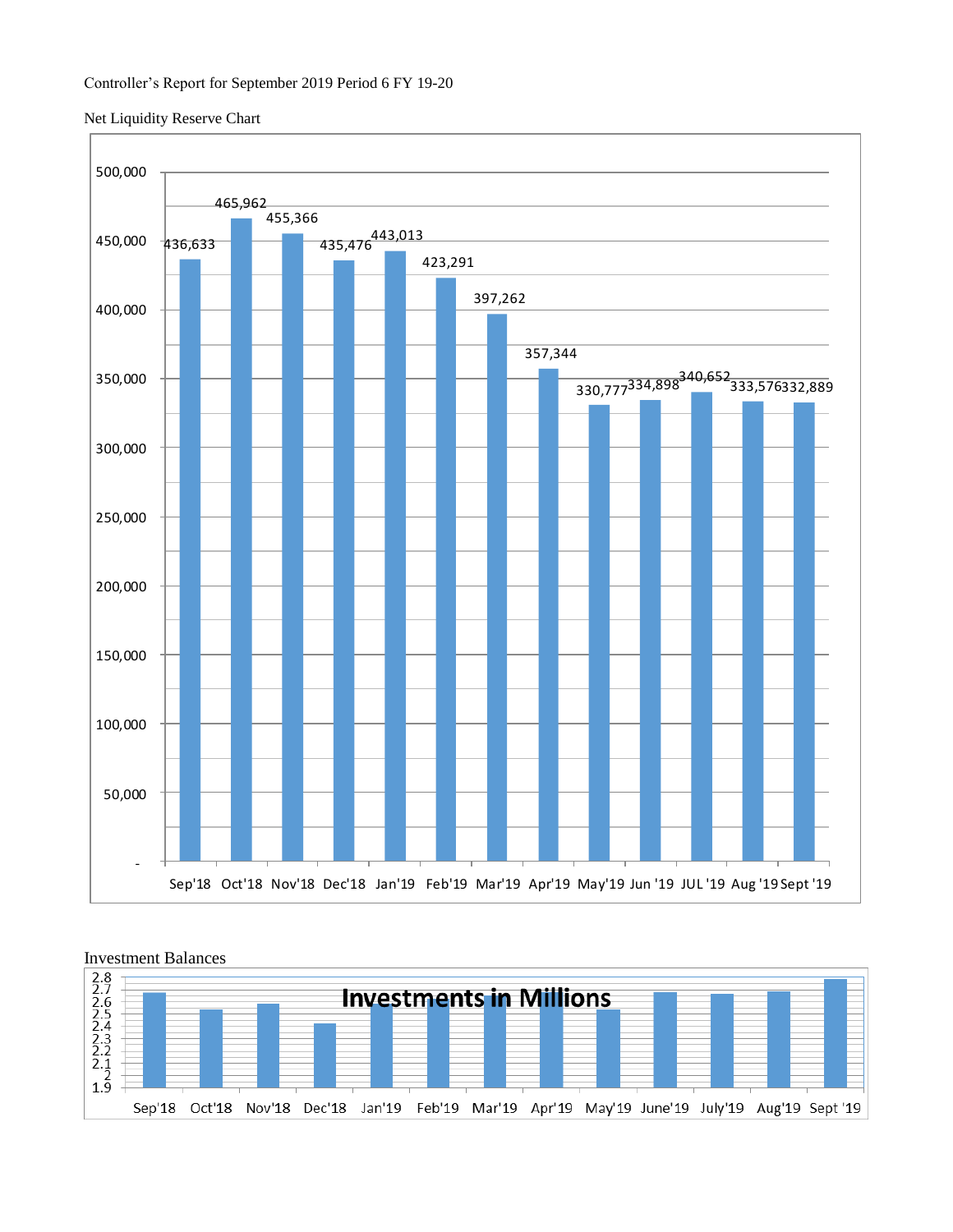# Controller's Report for September 2019 Period 6 FY 19-20 Financial Summary

|                             | Sept '19  | Sept '19      | Sept '19  | YTD        | YTD           | <b>YTD</b> |
|-----------------------------|-----------|---------------|-----------|------------|---------------|------------|
|                             | Actual    | <b>Budget</b> | Variance  | Actual     | <b>Budget</b> | Variance   |
| <b>Operating Revenue</b>    | 115,937   | 171,265       | (55, 328) | 747,311    | 825,995       | (78, 684)  |
| <b>Operating Expenses</b>   | 142,349   | 158,447       | (16,098)  | 860,023    | 909,423       | (49, 400)  |
| Net Revenue/Expenses        | (26, 412) | 12,818        | (39, 230) | (112, 712) | (83, 428)     | (29, 284)  |
| Less: Operating Pledge      | 0         | $\Omega$      | 0         | 0          | 0             | 0          |
| Plus: Pledge Payments       | 0         | 0             | 0         | 20,500     | 0             | 20,500     |
| Net with Pledge Adjustments | (26, 412) | 12,818        | (39, 230) | (92, 212)  | (83, 428)     | (8, 784)   |

- A surplus of \$55,640 for Member Services in the month of September and a YTD surplus of \$338,796. Year-to-date we have had 153 new members (62 of those joined at the \$52 level and 91 members reinstated). Total Membership YTD is 11,333.
- The Museum showed a small deficit of (\$387) and is showing YTD surplus of \$10,963. We had 999 visitors to the museum during the month of September, which included 324 to our Clocktoberfest Family Fun Day.
- The Gift Shop showed a small surplus of \$236 in September due to our bus tour visitors and Clocktoberfest families.
- We had one Traveling Workshop in Floriday in September taught by Gary Combs and one regular Workshop in Columbia, PA.
- The rent for the house increased to \$800 a month beginning with September 1 $st$ .
- For the month of September we had an operating deficit of (\$26,412) and a YTD deficit of (\$112,712).
- September donations totaled \$13,120 which includes Chapter donations of \$125. Endowment donations of \$6,105 were received during the month.
- Our investments dividends total \$7,990 for September bringing them to a year to date total of \$36,465.
- Investments totaled \$2,912,818.

RKL has completed the audit and will be presenting to the Finance Committee in early November and reporting to the board of directors at the November Board Meeting. They offered an opinion that the financials present fairly in according with GAAP (Generally Accepted Accounting Principles).

RKL has completed the 401K 5500 Tax Form.

I am happy to say that EnnisPellum has finished the integration journal entry template. It is working and will alleviate duplicate data entry each month into the accounting system. He will also be working with me to create the proper fund codes and accounting structure so we can track restricted funds through our accounting database instead of excel spreadsheets. I'm very thankful for this assistance, since these are items I wanted to be working on, but did not have the time.

I will also begin work on account reconciliations and analysis that is much needed for further cost savings for the organization.

I thank you all for your support and assistance.

Jennifer Byers, Controller October 31, 2019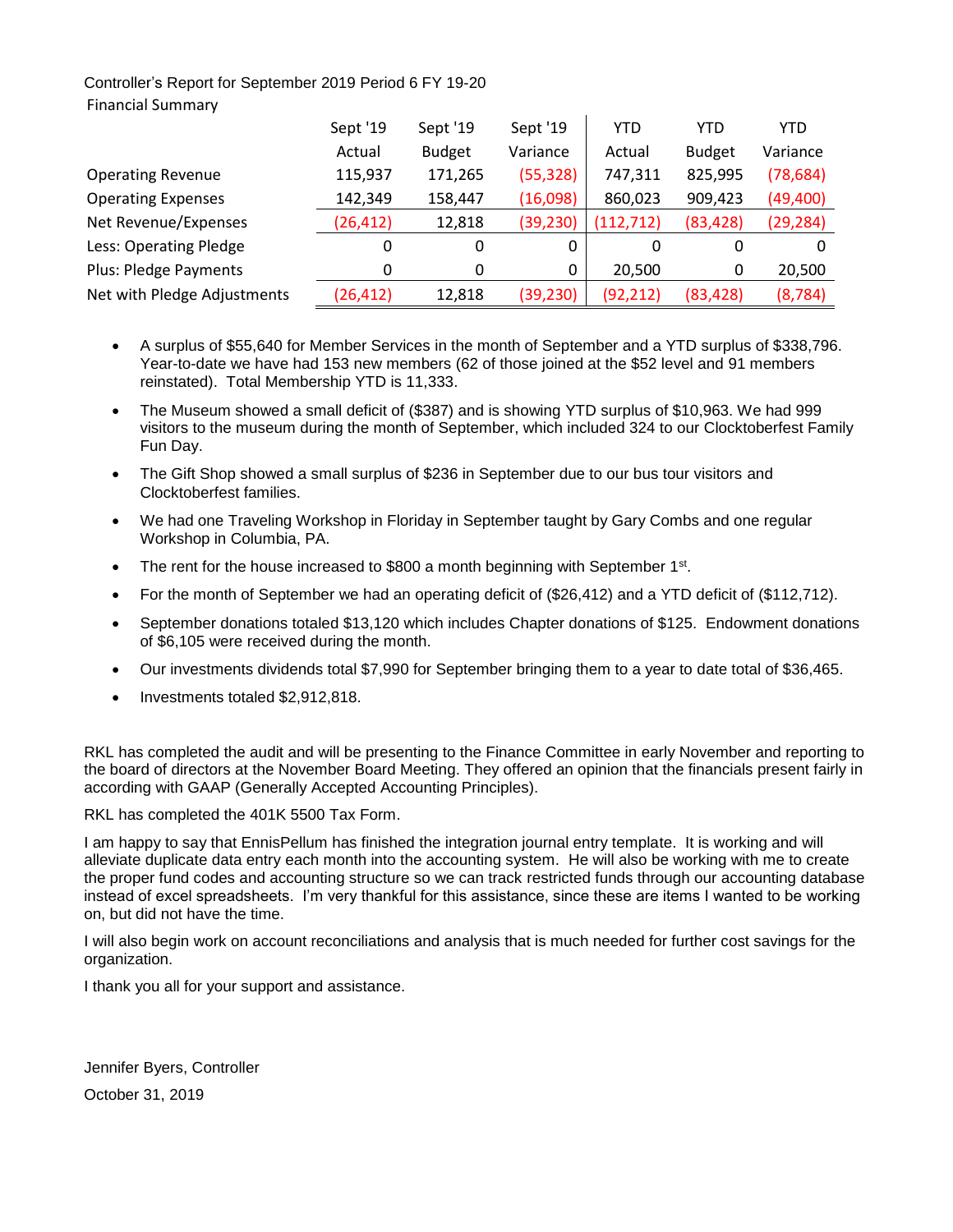## **Member Services Report – September 2019**

Pamela J. Lindenberger, Member Services Manager

| <b>Individual Memberships</b> | Sep 30 | Aug 31 | <b>Jul 31</b> | <b>Jun 30</b> |
|-------------------------------|--------|--------|---------------|---------------|
| *Regular/Student/Youth        | 10.066 | 10.045 | 0.104         | 10.221        |
| Associate                     | 652    | 653    | 662           | 660           |
| Life                          | 214    | 215    | 215           | 216           |
| <b>Total Individual</b>       | 10.932 | 10.913 | 10.981        | 1.097         |

#### **Contributing Memberships**

| . .                       |         |     |     |     |
|---------------------------|---------|-----|-----|-----|
| <b>Brass</b>              | 99      | 100 | 102 | 104 |
| Silver                    | 50      | 50  | 47  | 49  |
| Gold                      | l 4     | IJ  |     |     |
| Platinum                  | ◠<br>1∠ |     |     |     |
| Ruby                      |         |     |     |     |
| Diamond                   |         |     |     |     |
| <b>Total Contributing</b> | 176     | 177 | 176 | 178 |

#### **Business Memberships**

| Regular               | 214 | 213 | 219 | 225 |
|-----------------------|-----|-----|-----|-----|
| Silver                |     |     |     |     |
| Gold                  |     |     |     |     |
| Platinum              |     |     |     |     |
| Ruby                  |     |     |     |     |
| <b>Total Business</b> | 225 | 224 | 230 | 236 |

| <b>Total Membership</b>                                    | 11.222<br>11.999 | 211<br>11.314                                               | 11.387                |  |
|------------------------------------------------------------|------------------|-------------------------------------------------------------|-----------------------|--|
| 'Loss<br>Jain/J                                            | $\Omega$<br>--   | $\overline{\phantom{a}}$<br>$\overline{\phantom{0}}$<br>. . | $\sqrt{24}$<br>$-12-$ |  |
| 1.73<br>$\sim$ 11.<br>$\cdots$ $\sim$ $\cdots$<br>$\sim$ 1 |                  | $1 \cap$<br>$\cdot$ $\cdot$ $\cdot$                         | 1.710(1.70)           |  |

\*Regular with Online Only Publications and Student/Youth – 1642 (16%)

\*International (included in figures above) – 631

Institutional Subscription Bulletin subscribers – 15

| <b>Membership Categories</b> |                                                                                    |                           |                     |       |              |    |              | <b>Application Source</b> |                   |       |               |
|------------------------------|------------------------------------------------------------------------------------|---------------------------|---------------------|-------|--------------|----|--------------|---------------------------|-------------------|-------|---------------|
| <b>Sep19</b>                 | Regular<br><b>Business</b><br>Contributing                                         | Assoc<br>Student<br>Youth | First-<br>Time      | Intro | <b>TOTAL</b> |    | Mail         | Phone                     | Web               | Event | Telemarketing |
| New                          | 10                                                                                 | 4                         | 41                  | 7     | 62           |    | 5            | 12                        | 36                | 9     | 0             |
| Rei                          | 80                                                                                 |                           |                     |       | 91           |    | 6            | 18                        | 18                | 11    | 38            |
|                              | <b>Suspended Members</b><br>Oct 1 (Sep 30 expiration)<br>Sep 1 (Aug 31 expiration) |                           | Total<br>265<br>206 |       |              | 57 | Paid-to-Date |                           | <b>Net</b><br>149 |       |               |
|                              | <b>Dropped Due to Non-Payment</b><br>Aug 1 (Jul 31 expiration)                     |                           | 212                 |       |              |    |              |                           |                   |       |               |

## **Dropped Due to:** Deaths 4<br>Resignations 2 **Resignations**

# **FY / YTD Totals – 4/1 to 9/30**

|           | <b>New Members</b> | <b>Retention</b> | <b>Member Net</b> | <b>Total Membership</b> |
|-----------|--------------------|------------------|-------------------|-------------------------|
| 2019/2020 | 407                | $-730$           | $-323$            | 11.333                  |
| 2018/2019 | 453                | -622             | $-169$            | 11,830                  |
| 2017/2018 | 361                | $-851$           | -490              | 12.425                  |
| 2016/2017 | 447                | -963             | $-516$            | 13.425                  |

## **Phone Logs**

| Helped member     | 147 |
|-------------------|-----|
| Helped non-member | 67  |
| Redirected        | 136 |
| Renewal           | 49  |
| New/Rei member    | 21  |